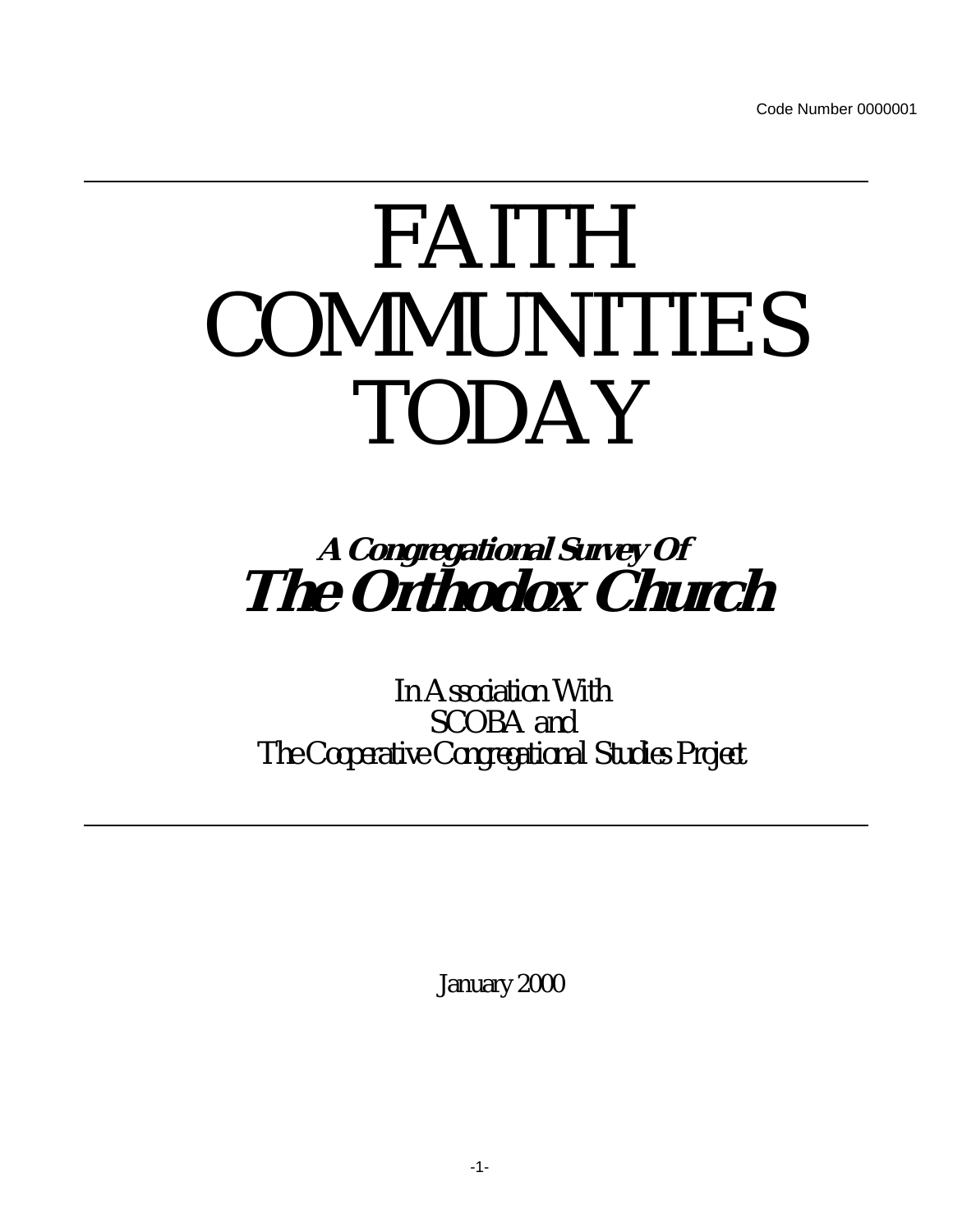We humbly ask that you take about 20 minutes from your busy schedule to carefully complete this questionnaire. It is important that the entire survey be completed. If any questions are unclear or do not pertain to you and/or your church, please leave them blank. Should you have any questions, please contact us immediately by phone at 773.784.0408 or by email at [makris@spencer.org.](mailto:makris@spencer.org)

Upon completion, please enclose the questionnaire in the self-addressed envelope and return it promptly. Within a week's time is strongly encouraged. Your timely response will ensure that the research process is completed in an efficient manner and that the Orthodox Church receives a prominent place among the other denominations participating in this historic study.

Thank you again for your participation, willingness, and time. May our Lord Jesus Christ bless you and our entire Church in this 2000 and beyond.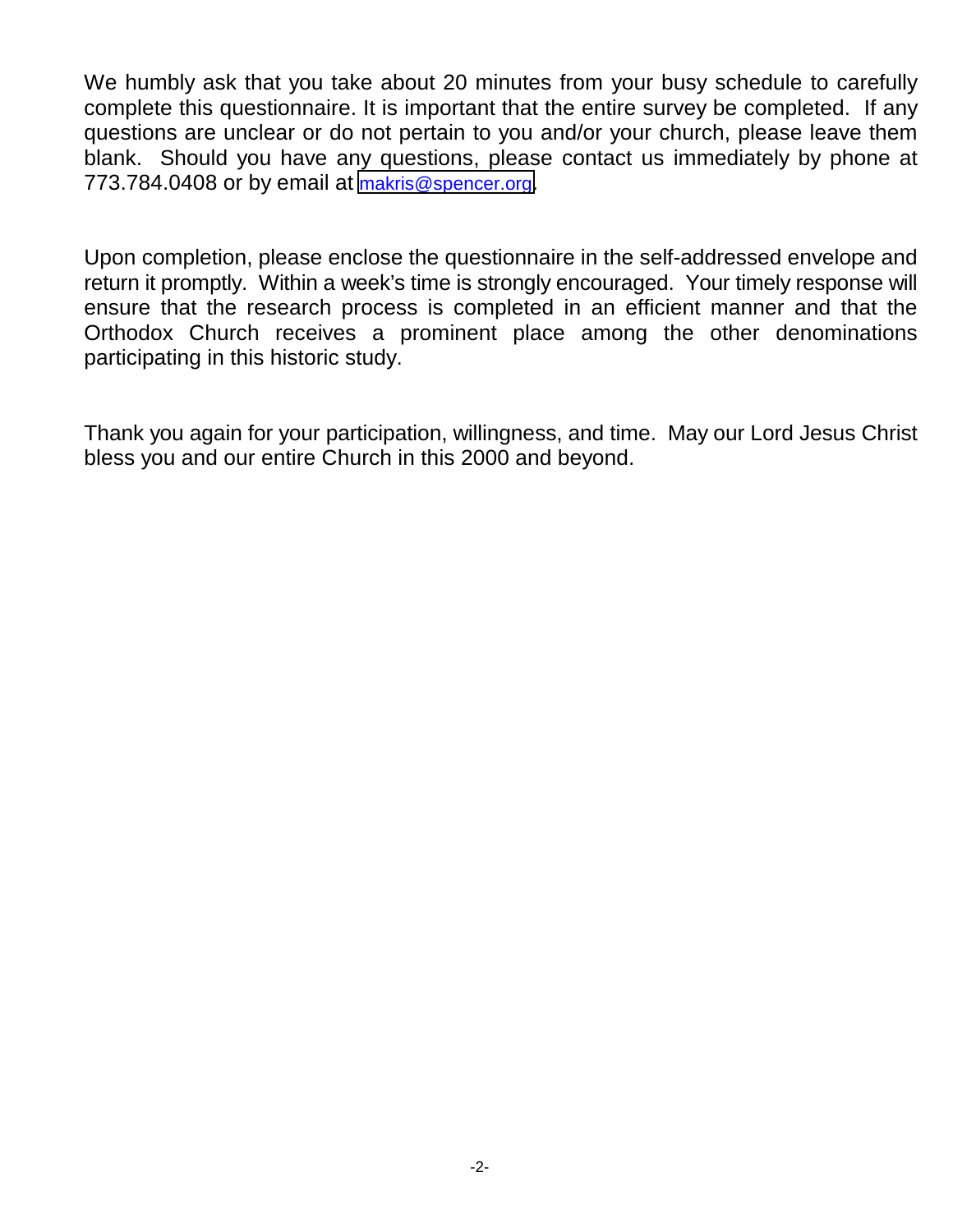### **I. Your Parish's Location and Building**

- 1. In what ZIP code area is this parish's primary church physically located? \_\_\_\_\_\_\_ (If you use a P.O. Box or forward your mail your zip code location may not be the same as your mailing zip code )
- 2. In what year was your parish founded/established?
- 3. In what year did your parish begin worshiping in its current church building? \_\_\_\_\_\_
- 4. How would you describe the place where your parish's primary worship building is located?

| Rural or open country $\ldots \ldots \ldots \square_1$<br>Town or village of less than 10,000 $\ldots$ $\square$ <sub>2</sub><br>In or around a city of:<br>10,000 - 49,999 $\dots$ $\square$ <sub>3</sub><br>50,000-249,999 $\ldots$ $\Box$ <sub>4</sub><br>$250,000+$ $\square_5$ | [Note: If you check 3, 4 or 5, please answer A & B below]              |
|-------------------------------------------------------------------------------------------------------------------------------------------------------------------------------------------------------------------------------------------------------------------------------------|------------------------------------------------------------------------|
| A. If in or around a city, is your building located:                                                                                                                                                                                                                                |                                                                        |
|                                                                                                                                                                                                                                                                                     |                                                                        |
|                                                                                                                                                                                                                                                                                     | In another part of the city (e.g. older residential area). $\square_2$ |

B. If in or around a city, is your building located: In a residential area . . . . . . . . . . . . . . . . . . . . . . . . . . . 1 In a mixed residential and commercial/industrial area  $\ldots$   $\Box_2$ In a commercial or industrial area  $\ldots \ldots \ldots \ldots \square_3$ 

In an older *suburb* around the city  $\dots\dots\dots\dots\dots \square_3$ In a newer *suburb* around the city  $\dots \dots \dots \dots \dots \dots \square_4$ 

5. How adequate are the following for the current needs of your parish?:

| (answer each line)        | Much More<br>Than We Need | Slightly More<br>Than We Need | Just About<br>Right | Slightly Less<br>Than We Need | Much Less<br>Than We Need |
|---------------------------|---------------------------|-------------------------------|---------------------|-------------------------------|---------------------------|
| A. Your worship space     |                           |                               |                     |                               |                           |
| B. Your educational space |                           |                               |                     |                               |                           |
| Your fellowship space     |                           |                               |                     |                               |                           |
| Space for parking<br>D.   |                           |                               |                     |                               |                           |

- 6. What is the total seating capacity of your church?
- 7. How would you describe the overall physical condition of your parish's building(s)? (answer one)

|  |  |  | $\Box_1$ Excellent $\Box_2$ Good $\Box_3$ Needs improvement $\Box_4$ In serious need of improvement & repair |
|--|--|--|--------------------------------------------------------------------------------------------------------------|
|--|--|--|--------------------------------------------------------------------------------------------------------------|

8. How many parishes use your building space for worship? (including your own parish)

#### II. **Parish Worship**

1. Please list all the languages and percent of usage in which your parish conducts worship services on a typical Sunday:

| Language | <b>Percent Used</b> |
|----------|---------------------|
| Language | <b>Percent Used</b> |
| Language | <b>Percent Used</b> |
| Language | Percent Used        |
| Language | <b>Percent Used</b> |

2. Does the primary language your parish uses facilitate non-Orthodox participation and worship?

| Very little | Some | Very much |
|-------------|------|-----------|
|             |      | . ს       |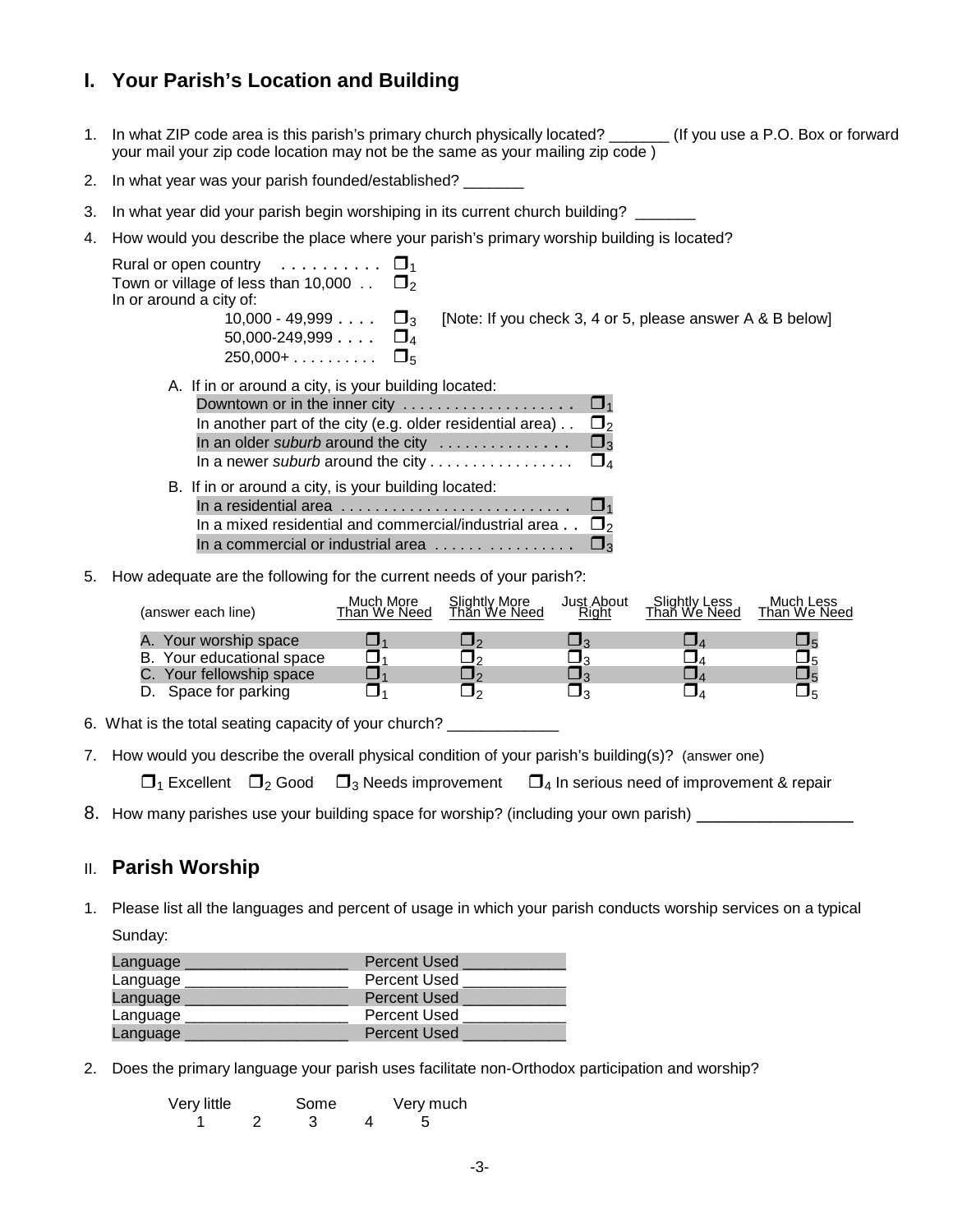3. About how full is your church on a typical Sunday?

| $\Box$ <sub>1</sub> Less than 20% | $\Box$ 4 61 to 80%                                  |
|-----------------------------------|-----------------------------------------------------|
| $\Box$ <sub>2</sub> 21 to 40%     | $\Box$ <sub>5</sub> More than 80%                   |
| $\Box$ <sub>3</sub> 41 to 60%     | $\Box_6$ Completely full, with some people standing |

4. How well do the following describe your Sunday liturgy? (answer one on each line)

|    |                                                               | Verv<br><u>Well</u> | Quite<br><u>Well</u> | Some-<br><b>What</b> |                                | Not<br>At All |
|----|---------------------------------------------------------------|---------------------|----------------------|----------------------|--------------------------------|---------------|
|    | It is reverent                                                |                     | $\square_2$          | $\square_3$          |                                | $\Box_5$      |
| В. | It is joyful                                                  |                     | $\mathsf{LJ}_2$      | ∝⊔                   | $\Box_{4}$                     | ⅃ҕ            |
|    | It is friendly                                                |                     | $\square_2$          | ⊔∢                   | $\Box_{4}$                     |               |
|    | It is informal                                                |                     |                      |                      | $\Box_{\scriptscriptstyle{A}}$ |               |
|    | E. It is exciting                                             |                     |                      |                      | $\Box_{4}$                     | $\Box_5$      |
|    | It is innovative                                              |                     |                      |                      | $\Box$                         |               |
| G. | It is predictable                                             |                     |                      |                      | $\Box_{4}$                     |               |
|    | H. It has a sense of expectancy                               |                     |                      |                      | ப⊿                             |               |
|    | It has a sense of God's presence                              |                     |                      |                      | $\Box$                         |               |
|    | It uses gender neutral/inclusive language $\Box$ <sub>1</sub> |                     |                      |                      |                                |               |

5. How often does the sermon in your liturgy *focus* on: (answer one on each line)

|    |                                          | Alwavs      | Often                 | Sometimes   | Seldom      | Never       |
|----|------------------------------------------|-------------|-----------------------|-------------|-------------|-------------|
|    | A. God's love and care                   | - 1         | ر⊔                    | $\square_3$ | $\sqcup_4$  | $\square_5$ |
|    | B. Practical advice for daily living     | □1          | $\mathbf{L}$          | $\square_3$ | $\Box_4$    | $\Box_5$    |
|    | C. Personal spiritual growth             | $\sqcup_1$  | $\sqcup$ <sub>2</sub> | $\square_3$ | $\Box$      | $\Box_5$    |
|    | D. Social justice or social action       | $\square_1$ | $\Box$                | $\Box_3$    | $\Box_4$    | $\Box_5$    |
|    | E. The mystery of God                    | ■1          | $\Box$ 2              | $\square_3$ | $\Box_4$    | $\Box_5$    |
|    | F. Personal Salvation                    | $\square_1$ | $\square_2$           | $\Box_3$    | $\Box_4$    | $\Box_5$    |
|    | G. Struggling with faith and belief      | $\Box$      | $\square$             | $\square_3$ | $\Box_4$    | $\Box_5$    |
|    | H. Living a moral life                   | $\square$ 1 | $\Box$                | $\square_3$ | $\square_4$ | $\Box_5$    |
|    | Stewardship of time and money            | $\Box$      | $\square$             | $\square_3$ | $\Box_4$    | $\Box_5$    |
|    | Miracle stories                          | $\square_1$ | $\Box$                | $\square_3$ | $\Box_4$    | $\Box_5$    |
| K. | God's suffering for our sins             | l la        | ط∟                    | $\square_3$ | $\Box$ a    | $\Box_5$    |
|    | The resurrection as a means to salvation | ■1          | ⊔っ                    | $\square_3$ | $\Box$      | $\Box$      |

6. How often does the sermon include *a lot of*: (answer one on each line)

|                                                   | Alwavs |                | Often Sometimes Seldom |              | Never    |
|---------------------------------------------------|--------|----------------|------------------------|--------------|----------|
| A. Personal stories or first-hand experiences     |        |                | ے ل                    |              |          |
| B. Literary, scholarly, or patristic references   |        | $\mathbf{L}$   | $\Box$                 |              |          |
| C. Illustrations from contemporary media (e.g.,   |        |                |                        |              |          |
| magazines, newspapers, television, movies, etc.)  |        | ∩ו             | ي ل                    |              |          |
| D. Detailed explanations of scripture or doctrine |        | $\blacksquare$ | $\Box_{\tiny{3}}$      | $\mathbf{L}$ | $\Box_5$ |
| E. Moral or political issues                      |        |                |                        |              |          |

7. How often are the following included as part of your parish's liturgy? (answer one on each line)

|                                                         | Alwavs           | Often Sometimes Seldom Never |             |                |          |
|---------------------------------------------------------|------------------|------------------------------|-------------|----------------|----------|
| A. Reading/recitation of creeds or statements of faith  |                  | - 12                         | ج ا         | $\overline{A}$ | J5.      |
| B. A time for members to testify about their faith      | $\blacksquare_4$ | $\Box$                       | $\square_3$ | $\mathsf{I}_4$ | $\Box_5$ |
| C. A time during worship for people to greet each other | ┓,               | ┓。                           | $\Box_3$    | $\Box$         | $\Box_5$ |
| D. The use of visual projection equipment               |                  | $\Box$                       | $\Box_3$    | $\Box$         |          |
| E. The use of incense or candles                        |                  | ⅂℩                           | $\Box_3$    | $\mathbf{I}$   | $\Box_5$ |
| F. Dance or drama                                       |                  | $\Box$                       | $\Box_3$    |                | $\Box_5$ |
| G. Kneeling by the parish                               |                  |                              |             |                |          |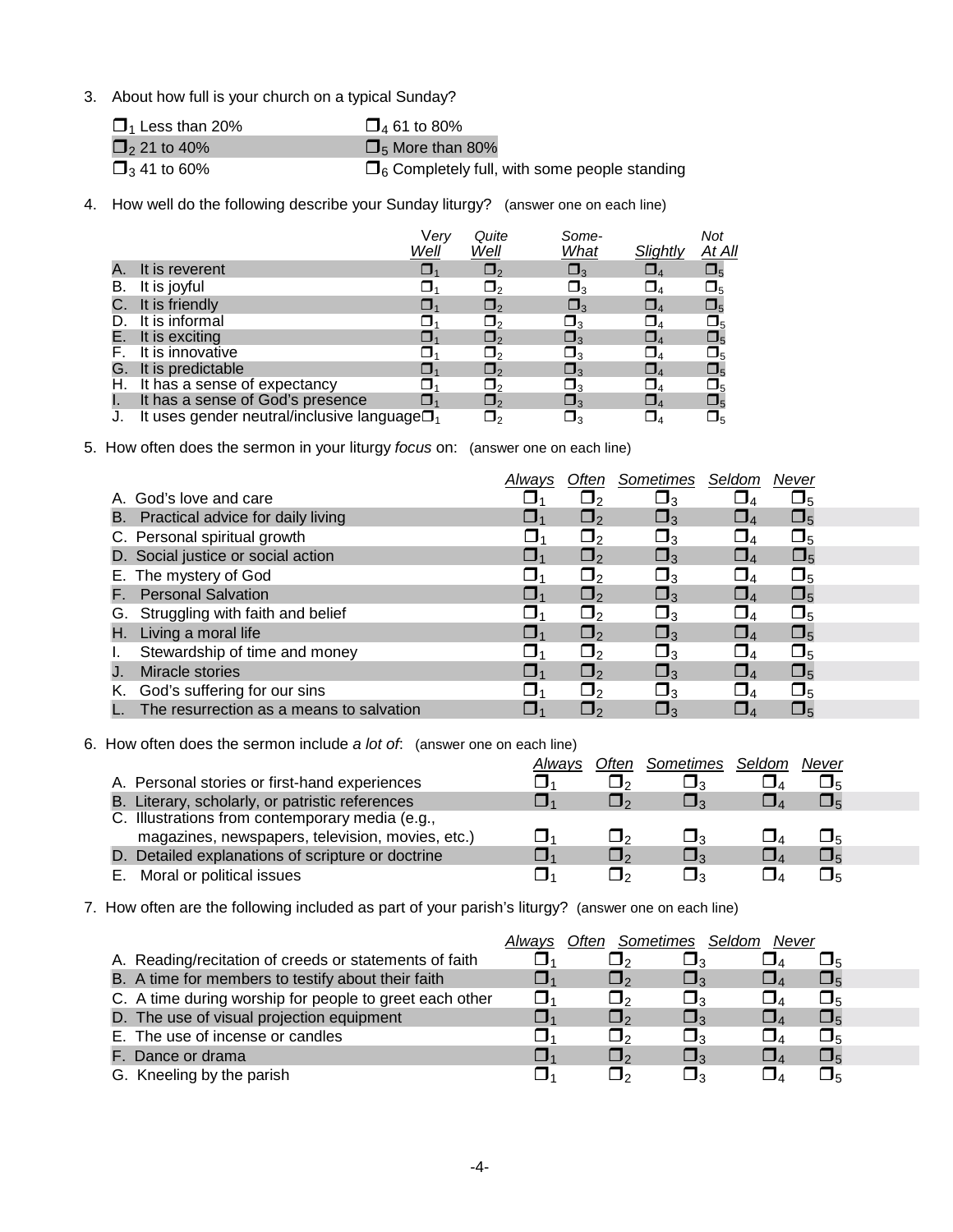8. How often are the following used in your parish's worship service(s)? (answer one on each line)

| 9.  | A. Organ and/or piano<br>B. Electronic keyboard or synthesizer<br>C. Electric guitar or bass<br>D. Non-electronic string or wind instruments<br>E. Drums or other percussion instruments<br>F. Recorded music (tapes, cd's, etc.)<br>When visitors attend liturgy at your church, about how many members usually welcome them? | <b>Always</b><br>$\Box_1$<br>$\Box_1$<br>$\Box_1$<br>$\Box_1$<br>$\Box_1$<br>$\Box_1$ | $\Box_2$<br>$\Box_2$<br>$\Box_2$<br>$\Box_2$<br>$\Box_2$<br>$\Box_2$ | Often Sometimes Seldom Never<br>$\Box_3$<br>$\Box_3$<br>$\Box_3$<br>$\Box_3$<br>$\Box_3$<br>$\Box_3$ | $\Box_4$<br>$\Box_4$<br>$\Box_4$<br>$\Box_4$<br>$\Box_4$<br>$\Box_4$ | $\Box_5$<br>$\Box_5$<br>$\Box_5$<br>$\Box_5$<br>$\Box_5$<br>$\Box_5$ |  |
|-----|--------------------------------------------------------------------------------------------------------------------------------------------------------------------------------------------------------------------------------------------------------------------------------------------------------------------------------|---------------------------------------------------------------------------------------|----------------------------------------------------------------------|------------------------------------------------------------------------------------------------------|----------------------------------------------------------------------|----------------------------------------------------------------------|--|
|     | $\Box_1$ More than five<br>$\Box_2$ Three to five<br>10. How well does each of the following statements describe your parish? (answer one on each line)                                                                                                                                                                        | $\Box_3$ One or two                                                                   |                                                                      |                                                                                                      | $\Box_4$ None                                                        |                                                                      |  |
|     | A. Our parish is like a close-knit family                                                                                                                                                                                                                                                                                      | Very<br>Well<br>$\Box_1$                                                              | Quite<br><u>Well</u><br>$\Box_2$                                     | Some-<br><u>What</u><br>$\Box_3$                                                                     | Slightly At All<br>$\Box_4$                                          | Not<br>$\Box$                                                        |  |
|     | B. Our parish is spiritually vital and alive                                                                                                                                                                                                                                                                                   | $\Box_1$                                                                              | $\Box_2$                                                             | $\Box_3$                                                                                             | $\Box_4$                                                             | $\Box_5$                                                             |  |
|     | C. Our parish is working for social justice                                                                                                                                                                                                                                                                                    | $\Box_1$                                                                              | $\Box_2$                                                             | $\Box_3$                                                                                             | $\Box_4$                                                             | $\Box$                                                               |  |
|     | D. Our parish helps members deepen their                                                                                                                                                                                                                                                                                       |                                                                                       |                                                                      |                                                                                                      |                                                                      |                                                                      |  |
|     | relationship with God                                                                                                                                                                                                                                                                                                          | $\Box_1$                                                                              | $\Box_2$                                                             | $\Box_3$                                                                                             | $\Box_4$                                                             | $\Box_5$                                                             |  |
|     | E. We are a moral beacon in our community                                                                                                                                                                                                                                                                                      | $\Box_1$                                                                              | $\Box_2$                                                             | $\Box_3$                                                                                             | $\Box_4$                                                             | $\Box_5$                                                             |  |
|     | F. Members are excited about the future of our church                                                                                                                                                                                                                                                                          | $\Box_1$                                                                              | $\Box_2$                                                             | $\Box_3$                                                                                             | $\Box_4$                                                             | $\Box_5$                                                             |  |
|     |                                                                                                                                                                                                                                                                                                                                |                                                                                       |                                                                      |                                                                                                      |                                                                      |                                                                      |  |
|     |                                                                                                                                                                                                                                                                                                                                |                                                                                       |                                                                      |                                                                                                      |                                                                      |                                                                      |  |
|     | G. We welcome new ways of doing worship and ministry                                                                                                                                                                                                                                                                           | $\Box_1$                                                                              | $\Box$                                                               | $\Box_3$                                                                                             | $\Box_4$                                                             | $\Box_5$                                                             |  |
|     | H. Disagreements and conflicts are dealt with openly here                                                                                                                                                                                                                                                                      | $\Box_1$                                                                              | $\Box_2$                                                             | $\Box_3$                                                                                             | $\Box_4$                                                             | $\Box_5$                                                             |  |
| I.  | Our worship services are inspirational and uplifting                                                                                                                                                                                                                                                                           | $\Box_1$                                                                              | $\Box_2$                                                             | $\Box_3$                                                                                             | $\Box_4$                                                             | $\square_5$                                                          |  |
| J.  | New members are easily incorporated into the life of<br>our parish                                                                                                                                                                                                                                                             | $\Box_1$                                                                              | $\Box_2$                                                             | $\Box_3$                                                                                             | $\Box_4$                                                             | $\Box_5$                                                             |  |
|     | K. We have a clear sense of mission and purpose                                                                                                                                                                                                                                                                                | $\Box_1$                                                                              | $\Box_2$                                                             | $\Box_3$                                                                                             | $\Box_4$                                                             | $\Box_5$                                                             |  |
| L.  | Our parish provides many opportunities for                                                                                                                                                                                                                                                                                     |                                                                                       |                                                                      |                                                                                                      |                                                                      |                                                                      |  |
|     | members to learn about their faith                                                                                                                                                                                                                                                                                             | $\Box_1$                                                                              | $\Box_2$                                                             | $\Box_3$                                                                                             | $\Box_4$                                                             | $\Box_5$                                                             |  |
|     |                                                                                                                                                                                                                                                                                                                                |                                                                                       |                                                                      |                                                                                                      |                                                                      |                                                                      |  |
|     |                                                                                                                                                                                                                                                                                                                                |                                                                                       |                                                                      |                                                                                                      |                                                                      |                                                                      |  |
|     | M. Our programs and activities are well-organized                                                                                                                                                                                                                                                                              | $\Box_1$                                                                              | $\Box_2$                                                             | $\Box_3$                                                                                             | $\Box_4$                                                             | $\Box_5$                                                             |  |
|     | N. The community around the church is well informed                                                                                                                                                                                                                                                                            |                                                                                       |                                                                      |                                                                                                      |                                                                      |                                                                      |  |
|     | about the activities taking place in our parish                                                                                                                                                                                                                                                                                | $\Box_1$                                                                              | $\Box_2$                                                             | $\Box_3$                                                                                             | $\square_4$                                                          | $\square_5$                                                          |  |
|     | $\mathrm O.$ Our parish clearly expresses its ethnic heritage                                                                                                                                                                                                                                                                  | $\Box_1$                                                                              | $\Box_2$                                                             | $\Box_3$                                                                                             | $\Box_4$                                                             | $\Box_5$                                                             |  |
| Ρ.  | We are trying to increase our racial/ethnic diversity                                                                                                                                                                                                                                                                          | $\Box_1$                                                                              | $\Box_2$                                                             | $\square_3$                                                                                          | $\Box_4$                                                             | $\Box_5$                                                             |  |
|     | Q. Our parish has a strong racial/ethnic or national                                                                                                                                                                                                                                                                           |                                                                                       |                                                                      |                                                                                                      |                                                                      |                                                                      |  |
|     | identity it is trying to preserve                                                                                                                                                                                                                                                                                              | $\Box_1$                                                                              | $\Box_2$                                                             | $\Box_3$                                                                                             | $\Box_4$                                                             | $\Box_5$                                                             |  |
| 11. | Exactly how is your parish trying to preserve its ethnic heritage?                                                                                                                                                                                                                                                             |                                                                                       |                                                                      |                                                                                                      |                                                                      |                                                                      |  |

12. Does your parish's ethnic identity encourage participation from other ethnic jurisdictions?

| Very little | Some | Very much |
|-------------|------|-----------|
|             |      | .h        |

13. How does your parish's ethnic identity facilitate God's work? \_\_\_\_\_\_\_\_\_\_\_\_\_\_\_\_\_\_\_\_\_\_\_\_\_\_\_\_\_\_\_\_\_\_\_

\_\_\_\_\_\_\_\_\_\_\_\_\_\_\_\_\_\_\_\_\_\_\_\_\_\_\_\_\_\_\_\_\_\_\_\_\_\_\_\_\_\_\_\_\_\_\_\_\_\_\_\_\_\_\_\_\_\_\_\_\_\_\_\_\_\_\_\_\_\_\_\_\_\_\_\_\_\_\_\_\_\_\_\_

\_\_\_\_\_\_\_\_\_\_\_\_\_\_\_\_\_\_\_\_\_\_\_\_\_\_\_\_\_\_\_\_\_\_\_\_\_\_\_\_\_\_\_\_\_\_\_\_\_\_\_\_\_\_\_\_\_\_\_\_\_\_\_\_\_\_\_\_\_\_\_\_\_\_\_\_\_\_\_\_\_\_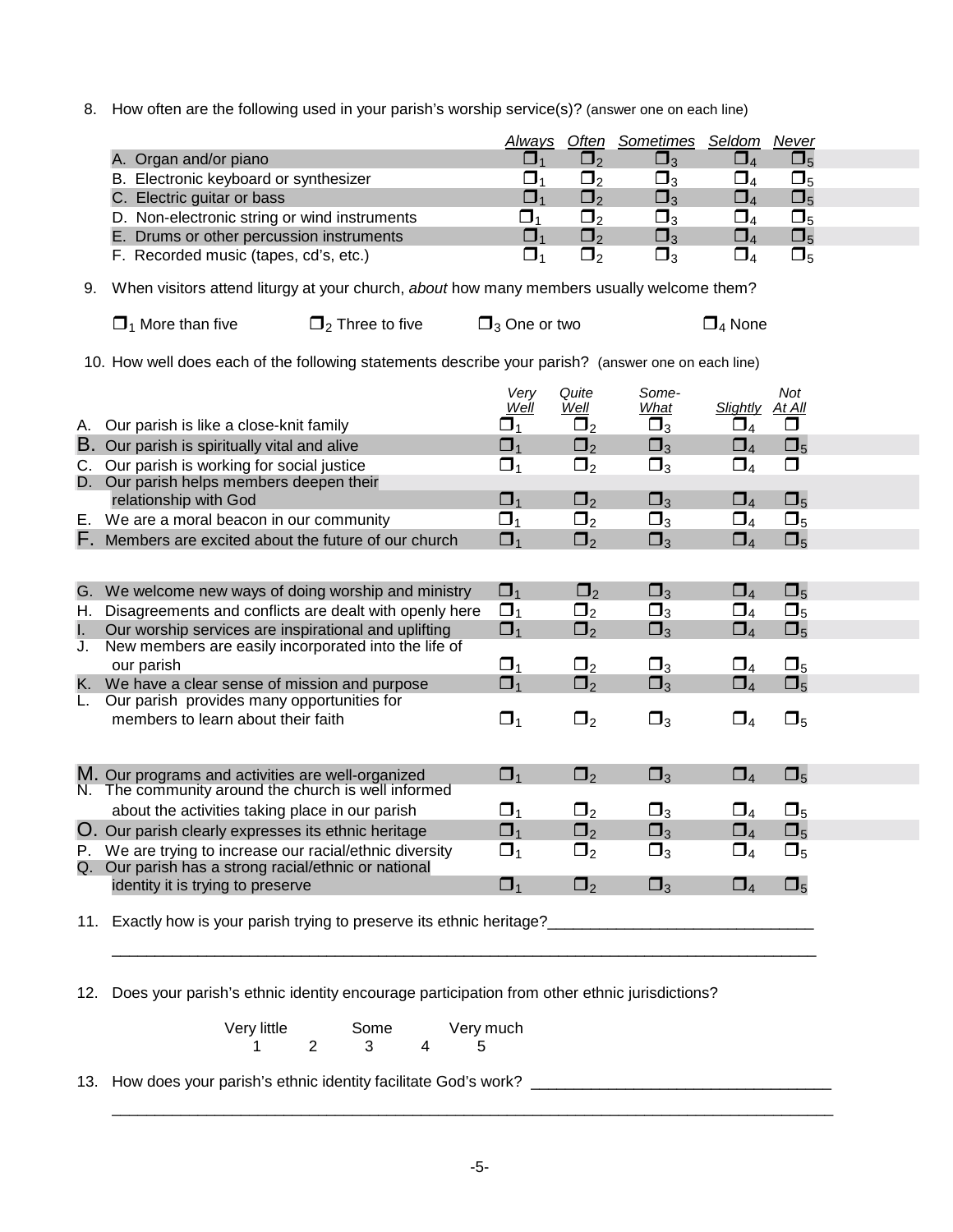| 14. How important are the following sources of authority in the worship and teaching of your church? |            |      |                       |
|------------------------------------------------------------------------------------------------------|------------|------|-----------------------|
| (answer one on each line)                                                                            | Absolutelv | Verv | Somewhat Little Or No |

|                                           | Foundational | Important | Important | Importance |  |
|-------------------------------------------|--------------|-----------|-----------|------------|--|
| A. The Bible                              |              |           |           |            |  |
| B. Historic creeds, doctrines & tradition |              |           |           |            |  |
| C. The Holy Spirit                        |              |           |           |            |  |
| D. Human reason                           |              |           |           |            |  |
| E. Personal experience                    |              |           |           |            |  |

#### **III. Your Parish's Participants**

- 1. Approximately how many persons would you say are associated *in any way* with the religious life of this parish counting both adults and children, counting both regular and less regular participants, counting both official or registered members and also participating nonmembers?  $\rightarrow$   $\rightarrow$
- 2. Approximately how many persons both adults and children would you say *regularly participate* in the religious life of your parish — *whether or not* they are officially members of your parish?

| A. Number of regularly participating adults (18 and over) $\rightarrow$ $\rightarrow$ $\rightarrow$ $\rightarrow$ $\rightarrow$ $\rightarrow$ |  |
|-----------------------------------------------------------------------------------------------------------------------------------------------|--|
| B. Number of regularly participating children and teens (17 and under) $\rightarrow \rightarrow$                                              |  |

- 3. Since 1995, has the above number of regularly participating adults: (answer only one)
	- $\Box_1$  Increased 10% or more  $\Box_3$  Stayed about the same (+/- 4%)  $\Box_4$  Decreased 5% to 9%  $\Box_2$  Increased 10% or m  $\Box_5$  Decreased 10% or more
- 4. Of your total number of regularly participating adults, what percent would you estimate are:

|                                                                              | None        | Hardly Any<br>1-10% | Few<br>11-20% | Some<br>21-40% | Many<br>41-60% | Most<br>61-80% | All or Nearly All<br>81-100% |
|------------------------------------------------------------------------------|-------------|---------------------|---------------|----------------|----------------|----------------|------------------------------|
| A. Female                                                                    | $\square_1$ | $\Box_2$            | $\square_3$   | $\Box_4$       | $\square_5$    | $\square_6$    | $\square_7$                  |
| B. Not high school graduates                                                 | $\Box_1$    | $\Box_2$            | $\Box_3$      | $\Box_4$       | $\Box_5$       | $\Box_6$       | $\Box$ 7                     |
| C. College graduates                                                         | $\Box_1$    | $\Box_2$            | $\square_3$   | $\square_4$    | $\Box_5$       | $\square_6$    | $\Box$ 7                     |
| D. Age 35 or younger                                                         | $\Box_1$    | $\Box_2$            | $\Box_3$      | $\Box_4$       | $\Box_5$       | $\square_6$    | $\Box$ 7                     |
| E. Over 60 years old                                                         | $\Box_1$    | $\Box_2$            | $\square_3$   | $\square_4$    | $\square_5$    | $\square_6$    | $\square_7$                  |
| F. Married                                                                   | $\Box_1$    | $\Box_2$            | $\Box_3$      | $\Box_4$       | $\Box_5$       | $\Box_6$       | $\Box$ 7                     |
| G. Converts                                                                  | $\Box_1$    | $\Box_2$            | $\Box_3$      | $\Box_4$       | $\Box_5$       | $\square_6$    | $\Box_7$                     |
| H. New to our parish in<br>the last five years                               | $\Box_1$    | $\Box_2$            | $\Box_3$      | $\Box_4$       | $\Box_5$       | $\square_6$    | $\Box$ 7                     |
| I. Living in the immediate area<br>around our church building                | $\Box_1$    | $\Box_2$            | $\Box_3$      | $\Box_4$       | $\Box_5$       | $\square_6$    | $\Box_7$                     |
| J. Commuting more than 15 minutes<br>to get to our worship services          | $\Box_1$    | $\Box_2$            | $\square_3$   | $\square_4$    | $\square_5$    | $\square_6$    | $\Box$ 7                     |
| K. Currently holding volunteer leader-<br>ship roles in our church (serve on |             |                     |               |                |                |                |                              |
| committees; teach Sunday school)                                             | $\Box_1$    | $\Box_2$            | $\Box_3$      | $\Box_4$       | $\Box_5$       | $\square_6$    | $\Box_7$                     |
| In households with incomes<br>below \$20,000                                 | $\Box_1$    | $\Box_2$            | $\square_3$   | $\square_4$    | $\square_5$    | $\square_6$    | $\Box$ 7                     |
| M. In households with incomes<br>above \$75,000                              | $\Box_1$    | $\Box_2$            | $\square_3$   | $\square_4$    | $\square_5$    | $\square_6$    | $\Box$ 7                     |
| N. Have children under 18 yrs. old                                           | $\Box_1$    | $\Box_2$            | $\square_3$   | $\square_4$    | $\Box_5$       | $\square_6$    | $\square_7$                  |

5. Of your total number of regularly participating adults, how many would you estimate are:

| • American Indian/Alaska Native<br>%<br>$\%$<br>$\bullet$ Asian | • Black or African American<br>• Hispanic or Latino/a | %<br>%                         |
|-----------------------------------------------------------------|-------------------------------------------------------|--------------------------------|
| • Native Hawaiian or other<br>Pacific Islander<br>$\%$          | $\bullet$ White<br>• Biracial/multiracial             | $\frac{1}{2}$<br>$\frac{1}{2}$ |
|                                                                 | • Mixed marriage                                      | %                              |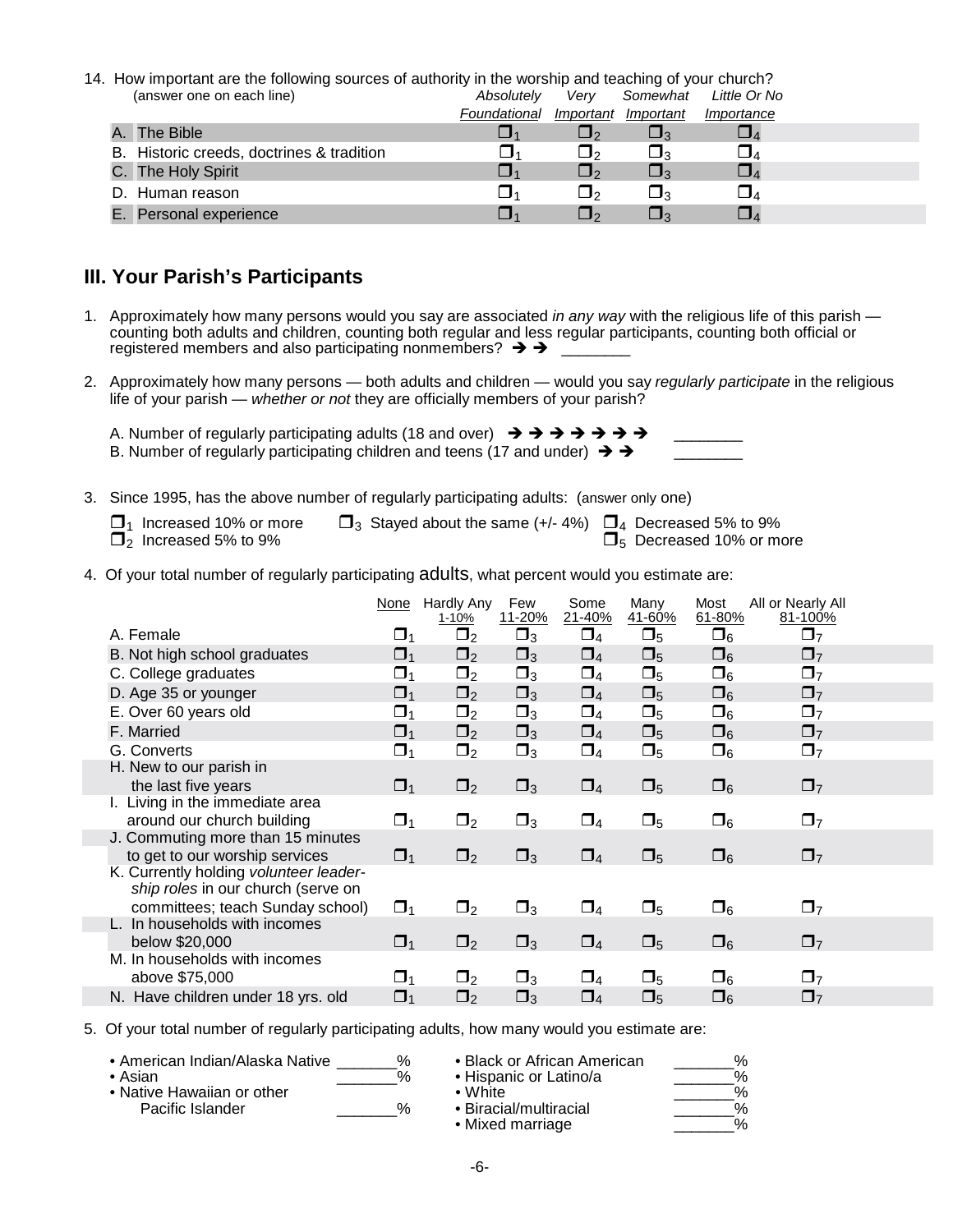6. Of the percentage you identified as MIXED MARRIAGE, how many would you estimate are an:

\_\_\_\_\_\_\_\_\_\_\_\_\_\_\_\_\_\_\_\_\_\_\_\_\_\_\_\_\_\_\_\_\_\_\_\_\_\_\_\_\_\_\_\_\_\_\_\_\_\_\_\_\_\_\_\_\_\_\_\_\_\_\_\_\_\_\_\_\_\_\_\_\_\_\_\_\_

- 7. What are the unique challenges that these mixed marriages face? \_\_\_\_\_\_\_\_\_\_\_\_\_\_\_\_\_\_\_\_\_\_\_\_\_
- 8. How would you describe the basic *theological* outlook of the majority of your regularly participating adults? (answer one)
	- $\Box_1$  Very conservative  $\Box_3$  Moderate  $\Box_4$  Somewhat progressive or liberal  $\Box_2$  Somewhat Conservative  $\Box_3$  Moderate  $\Box_5$  Very progressive or liberal

 $\Box_5$  Very progressive or liberal

7. Would you describe the regularly participating adults in your parish as basically similar or dissimilar to nearby residents in terms of race, ethnicity, income, age and lifestyle? (answer one on each line)

|                                 | Similar | Dissimilar |
|---------------------------------|---------|------------|
| Race                            |         | - ר        |
| Ethnicity (culture or language) |         |            |
| Income                          |         |            |
| Age                             |         |            |
| Lifestyle                       |         |            |

#### **IV. Parish Programs**

1. During the past 12 months, did your parish have any of the following programs or activities in addition to church school or Sunday school?

| IF YES:<br>• A one-time, short-term or occasional event? |           |                  | Circle "Yes" to all that apply |               |
|----------------------------------------------------------|-----------|------------------|--------------------------------|---------------|
| . On-going during a particular season?                   |           |                  |                                |               |
| • On-going throughout the year?                          |           | One-Time, Short- | On-going During                | On-going Thru |
|                                                          | <u>No</u> | Term, Occasional | A Season                       | The Year      |
| A. Bible study (other than Sunday school)                | No        | Yes              | Yes                            | Yes           |
| B. Theological or doctrinal study                        | <b>No</b> | Yes              | Yes                            | Yes           |
| C. Prayer groups                                         | <b>No</b> | Yes              | Yes                            | Yes           |
| D. Spiritual retreats                                    | <b>No</b> | Yes              | Yes                            | <b>Yes</b>    |
| E. Community service                                     | <b>No</b> | Yes              | Yes                            | Yes           |
| F. Parenting or marriage enrichment                      | <b>No</b> | Yes              | Yes                            | Yes           |
| G. Choir(s)                                              | <b>No</b> | Yes              | Yes                            | Yes           |
| H. Other performing arts (e.g., music, dance, drama)     | No        | Yes              | Yes                            | Yes           |
| I. Groups that discuss books or contemporary issues      | No        | Yes              | Yes                            | Yes           |
| J. Self-help or personal growth groups                   | <b>No</b> | Yes              | Yes                            | Yes           |
| K. Exercise, fitness or weight loss groups/classes       | No        | Yes              | Yes                            | Yes           |
| L. Sports teams                                          | <b>No</b> | <b>Yes</b>       | Yes                            | <b>Yes</b>    |
| M. Youth/Teen activities                                 | <b>No</b> | Yes              | Yes                            | Yes           |
| N. Young Adult activities                                | <b>No</b> | Yes              | Yes                            | Yes           |
| O. Senior Adult activities                               | <b>No</b> | Yes              | Yes                            | Yes           |
| P. Mens/Womens ministries                                | <b>No</b> | Yes              | Yes                            | Yes           |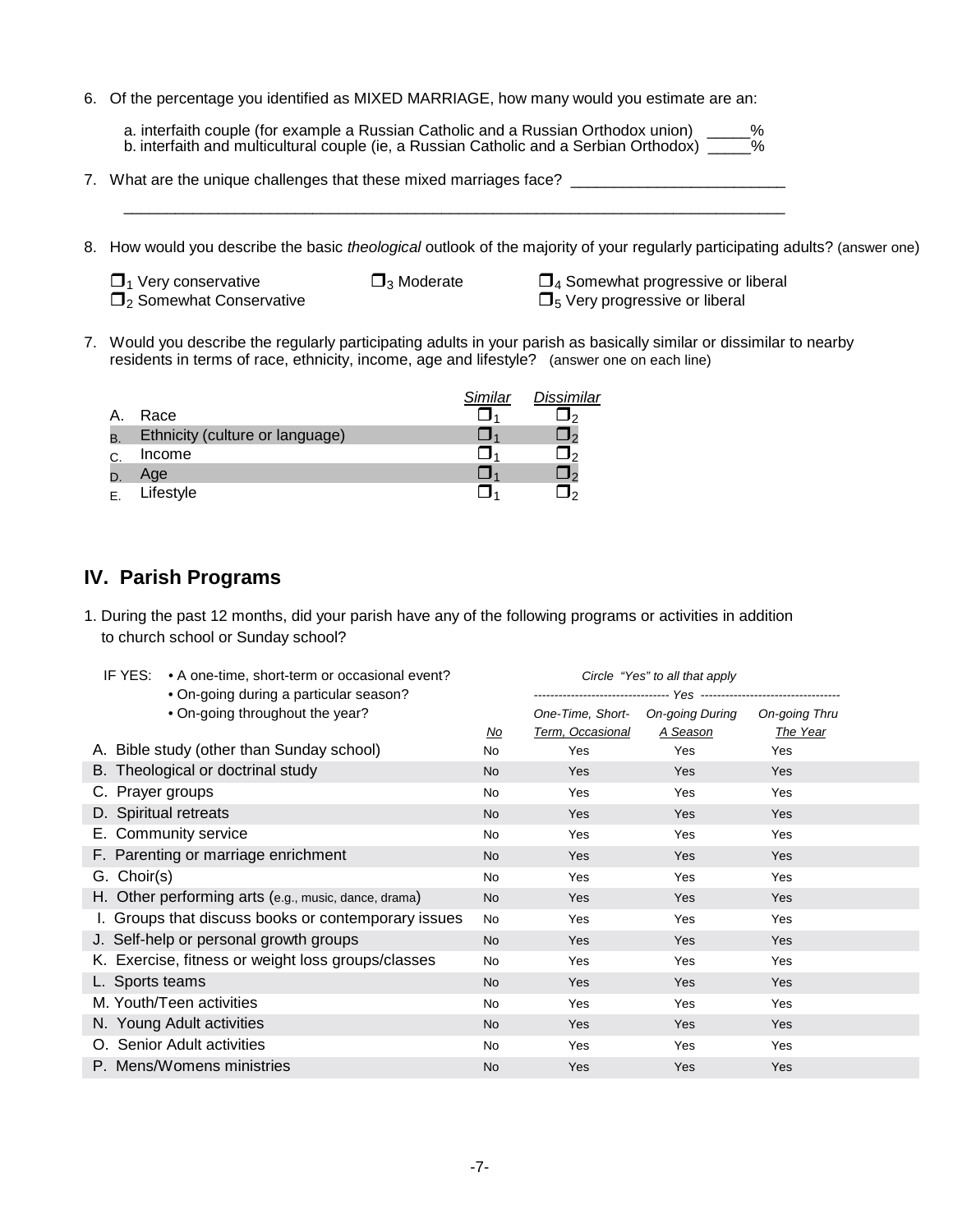2. To what extent does your parish emphasize, in its worship and education, the following *home or personal practices*? (answer one on each line)

|                                             | A Great<br>Deal | Quite<br>A Bit | Some        | А<br>Little | Not<br><u>At All</u> |  |
|---------------------------------------------|-----------------|----------------|-------------|-------------|----------------------|--|
| A. Personal prayer, meditation or devotions | $\Box_1$        | $\Box_2$       | $\square_3$ | $\square_4$ | $\square_5$          |  |
| B. Studying the Bible                       | $\Box_1$        | $\Box_2$       | $\Box_3$    | $\square_4$ | $\square_5$          |  |
| C. Family devotions                         | $\Box_1$        | $\Box_2$       | $\square_3$ | $\square_4$ | $\square_5$          |  |
| D. Fasting                                  | $\Box_1$        | $\Box$         | $\Box_3$    | $\square_4$ | $\square_5$          |  |
| E. Observing dietary restrictions           | $\Box_1$        | $\Box_2$       | $\Box_3$    | $\sqcup_4$  | $\square_5$          |  |
| F. Abstinence from alcohol                  | $\Box_1$        | $\Box$         | $\Box_3$    | $\square_4$ | $\Box_5$             |  |
| G. Displaying religious objects & icons     | $\Box_1$        | $\Box$         | $\Box_3$    | $\bigsqcup$ | $\square_5$          |  |
| H. Abstaining from premarital sex           | $\square_1$     | $\Box_2$       | $\Box_3$    | $\bigsqcup$ | $\square_5$          |  |

- 3. Does your church have an organized program for keeping up with members' needs and providing ministry to the neighborhood?  $\Box_1$  Yes  $\Box_2$  No
- 4. Many churches make use of small groups for fellowship, spiritual nurture, etc. (in addition to prayer groups & Sunday school). Which statement best describes your parish?
	- $\Box_1$  Such groups do not exist within our parish
	- $\Box_2$  A few such groups meet, but they are not central to our parish's program
	- $\square_3$  Small groups are central to our strategy for Christian nurture and spiritual formation
- 5. To what extent are the teenage children of church members involved in the religious life of your parish?  $\Box_1$  Very great extent  $\Box_2$  Large extent  $\Box_3$  Some extent  $\Box_4$  Slight extent  $\Box_5$  Not at all
- 6. If someone visited your church and indicated that they were a visitor in the friendship book, registration book, or on a visitor's card, how long would it take on average before they received a *visit* or *phone call* from the church?

| $\Box$ <sub>1</sub> We have no visitor's cards or friendship/registration books for visitors to identify themselves |  |                                |                                           |  |  |  |  |  |
|---------------------------------------------------------------------------------------------------------------------|--|--------------------------------|-------------------------------------------|--|--|--|--|--|
| $\Box$ <sub>2</sub> Within a few days $\Box$ <sub>3</sub> Within a week                                             |  | $\square_4$ Within a few weeks | $\Box_5$ More than a few weeks (or never) |  |  |  |  |  |
| $\Box_6$ No visits or phone calls, but we do send a letter                                                          |  |                                |                                           |  |  |  |  |  |

- 7. About how many *visits* or *phone calls* to prospective members, worship visitors, or newcomers in the community does the ministerial staff of your church make in an average month?
- 8. To what extent are your church members involved in recruiting new members?

| $\Box_4$ Slight extent $\Box_5$ Not at all<br>$\Box_1$ Very great extent $\Box_2$ Large extent $\Box_3$ Some extent |
|---------------------------------------------------------------------------------------------------------------------|
|---------------------------------------------------------------------------------------------------------------------|

9. To what extent are your church members involved in recruiting new members of a different race or ethnicity?

| $\Box_1$ Very great extent | $\Box$ <sub>2</sub> Large extent $\Box$ <sub>3</sub> Some extent | $\Box_4$ Slight extent $\Box_5$ Not at all |  |
|----------------------------|------------------------------------------------------------------|--------------------------------------------|--|
|                            |                                                                  |                                            |  |

10. Are efforts made to provide special parking or seating for visitors to your church?  $\square_1$  Yes  $\square_2$  No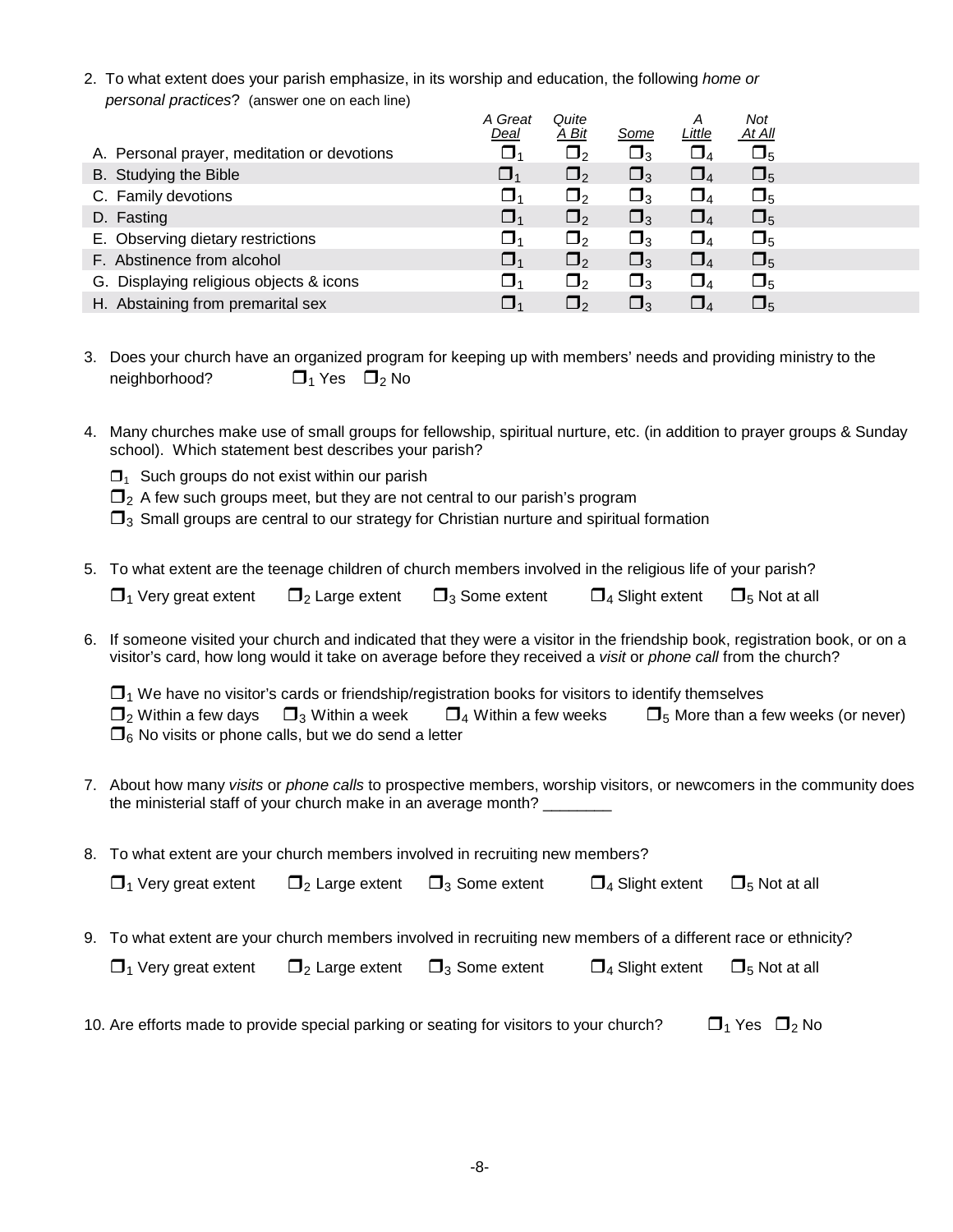11. During the past 12 months, did your parish do any of the following to reach out to nonmembers or less active members, or to make your church better known in your community?

|    | (Answer one on each line)                                         | Yes<br>Done in last | <b>Would Support</b> | No, but church members<br><b>Would Not Support</b> |  |
|----|-------------------------------------------------------------------|---------------------|----------------------|----------------------------------------------------|--|
|    | A. Advertisements or stories in local newspapers                  | ┚                   | $\Box$ 2             | $\square_3$                                        |  |
|    | B. Radio or television advertisements                             | $\square_1$         | $\square_2$          | $\square_3$                                        |  |
|    | C. Direct mail or distribution of announcements to area residents | $\Box_1$            | $\Box$ 2             | $\square_3$                                        |  |
|    | D. A programmed growth or evangelistic campaign                   | $\sqcup_1$          | $\mathsf{L}$         | $\square_3$                                        |  |
|    | E. Efforts to identify and contact people who recently moved      |                     |                      |                                                    |  |
|    | into our parish's area                                            | □1                  | $\Box$               | $\square_3$                                        |  |
|    | F. Stressing the importance of sharing one's faith                | $\Box$ <sub>1</sub> | $\Box$ 2             | $\square_3$                                        |  |
|    | G. Special worship services intended to attract the unchurched    |                     |                      |                                                    |  |
|    | ("bring a friend" or seeker services, revivals, etc.)             | □・                  | $\Box_2$             | $\square_3$                                        |  |
|    | H. Special programs (parenting classes, concerts, festivals)      |                     |                      |                                                    |  |
|    | intended to attract the unchurched in our community               | $\square$           | $\square_2$          | $\square_3$                                        |  |
| ι. | Phone calls or personal visits by the ministerial staff           |                     | ⊔⇒                   | $\square_3$                                        |  |
| J. | Phone calls or personal visits by lay members                     |                     | $\mathsf{L}_{2}$     | $\Box_3$                                           |  |

11. During the last 12 months, was your parish involved in any of the following types of inter-parish, ecumenical or interfaith activities?

|                                                      | With other parishs or persons: |                |               |                   |
|------------------------------------------------------|--------------------------------|----------------|---------------|-------------------|
| (Circle "Yes" to all that apply)                     |                                |                | With other    | With other        |
|                                                      |                                | Within the     | Christian     | Faith             |
|                                                      | <u>No</u>                      | Orthodox Faith | Denominations | <b>Traditions</b> |
| A. Joint worship services                            | No                             | Yes            | Yes           | Yes               |
| B. Joint celebrations or programs other than worship | <b>No</b>                      | Yes            | Yes           | Yes               |
| C. Joint service projects                            | No                             | Yes            | Yes           | Yes               |
| D. Councils of churches or ministerial associations  | No                             | Yes            | Yes           | Yes               |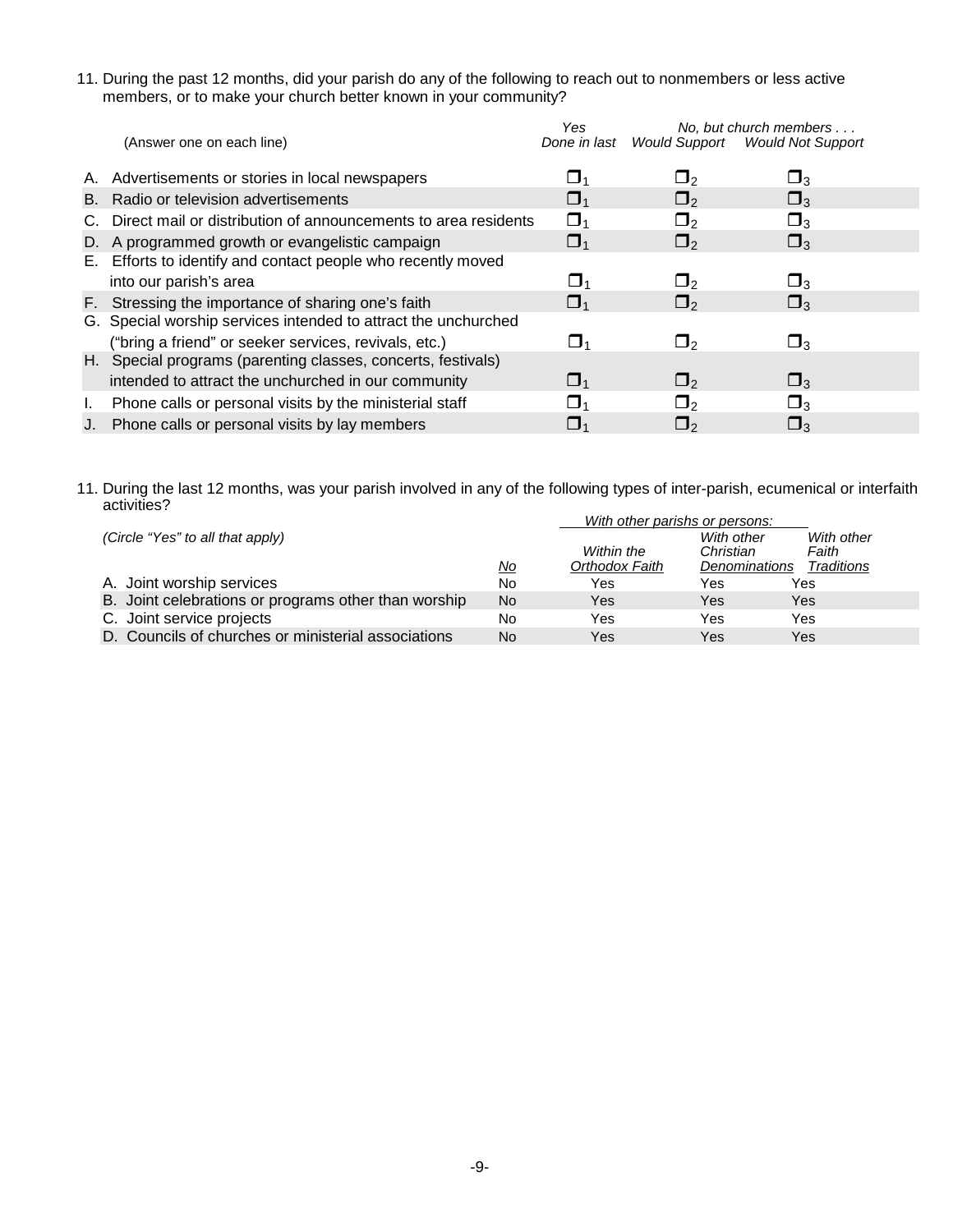12. In the past 12 months, did your parish provide, or cooperate in providing, any of the following services for your own parish's members or for people in the community?

|    | fincluding material or financial contributions,<br>volunteer time by church members, or space<br>in your building] | No        | ---------- Yes, circle all that apply -----------<br><b>Provided Directly</b><br>By Your<br>Parish | Cooperated With Another<br>Parish, Agency,<br>Or Organization |
|----|--------------------------------------------------------------------------------------------------------------------|-----------|----------------------------------------------------------------------------------------------------|---------------------------------------------------------------|
| А. | Food pantry, soup kitchen or food donations                                                                        | No.       | Yes                                                                                                | Yes                                                           |
| B. | Cash or vouchers given to families or individuals                                                                  | <b>No</b> | <b>Yes</b>                                                                                         | Yes                                                           |
| C. | Thrift store or thrift store donations                                                                             | No        | Yes                                                                                                | Yes                                                           |
|    | D. Temporary or permanent shelter/housing                                                                          | No.       | <b>Yes</b>                                                                                         | Yes                                                           |
| Е. | Counseling services or support groups                                                                              | No.       | Yes                                                                                                | Yes                                                           |
| F. | Substance abuse or 12-step recovery programs                                                                       | <b>No</b> | <b>Yes</b>                                                                                         | Yes                                                           |
| G. | Day care, pre-school, before/after-school programs                                                                 | No.       | Yes                                                                                                | Yes                                                           |
|    | H. Tutoring or literacy programs                                                                                   | <b>No</b> | <b>Yes</b>                                                                                         | Yes                                                           |
| L. | Voter registration or voter education                                                                              | No.       | <b>Yes</b>                                                                                         | Yes                                                           |
| J. | Organized social issue advocacy                                                                                    | <b>No</b> | <b>Yes</b>                                                                                         | Yes                                                           |
| K. | Employment counseling, placement or training                                                                       | No.       | Yes                                                                                                | Yes                                                           |
| L. | Health programs, clinics, health education                                                                         | <b>No</b> | <b>Yes</b>                                                                                         | Yes                                                           |
| М. | Hospital, nursing home or assisted care facilities                                                                 | No        | Yes                                                                                                | Yes                                                           |
| N. | Prison or jail ministry                                                                                            | <b>No</b> | <b>Yes</b>                                                                                         | Yes                                                           |
| O. | Senior citizen programs (other than housing)                                                                       | No        | Yes                                                                                                | Yes                                                           |
|    | P. Program for migrants or immigrants                                                                              | No.       | <b>Yes</b>                                                                                         | <b>Yes</b>                                                    |

13. In a typical month, about how many people *do you estimate* are served through the services your parish directly provides? Estimated number of people served \_\_\_\_\_\_\_\_\_\_

#### **V. Leadership and Organizational Dynamics**

- 1. Please describe the current (senior) priest by checking all of the boxes that apply or filling in the requested information. If you have co-priests, please check here  $\Box$  and answer the following for the *older* of your co-priests. If you do not currently have a priest, please check here  $\square$  and skip to question 3.
	- A. Age? \_\_\_\_ Years old

| $\Box_1$ Full time<br>$\Box$ <sub>2</sub> Full time, supplemented by outside employment<br>B.                                                                                                    |                                                                                                                                                                                                                                                     |  |  |  |  |  |  |
|--------------------------------------------------------------------------------------------------------------------------------------------------------------------------------------------------|-----------------------------------------------------------------------------------------------------------------------------------------------------------------------------------------------------------------------------------------------------|--|--|--|--|--|--|
| $\square$ <sub>3</sub> Part time $\rightarrow$ IF PART TIME does he also: 1) Serve another parish?                                                                                               | $\Box_2$ No<br>$\Box_1$ Yes                                                                                                                                                                                                                         |  |  |  |  |  |  |
|                                                                                                                                                                                                  | 2) Work a secular job? $\Box_1$ Yes<br>$\Box_2$ No                                                                                                                                                                                                  |  |  |  |  |  |  |
| C. Highest level of education (check one):                                                                                                                                                       | D. Highest level of <i>ministerial</i> education (check one):                                                                                                                                                                                       |  |  |  |  |  |  |
| $\Box_1$ High school diploma or less<br>$\Box$ <sub>2</sub> Some college or technical<br>$\square$ <sub>3</sub> College Bachelor's Degree<br>$\Box_4$ Masters Degree<br>$\Box_5$ Doctoral Degree | $\Box_1$ None<br>$\Box_2$ Certificate or correspondence program<br>$\square$ <sub>3</sub> Bible college or some seminary<br>$\Box_4$ Seminary Masters Degree (e.g., M.Div., M.R.E.)<br>$\Box_5$ Post-Masters, seminary degree (e.g., D.Min., Ph.D.) |  |  |  |  |  |  |
| E. Race/ethnicity (check one):                                                                                                                                                                   |                                                                                                                                                                                                                                                     |  |  |  |  |  |  |
| $\Box$ <sub>1</sub> American Indian/Alaska Native<br>$\Box_2$ Asian<br>$\square_3$ Native Hawaiian/Other Pacific Islander $\square_6$ White                                                      | $\Box_4$ Black or African American<br>$\square$ <sub>5</sub> Hispanic or Latino/a<br>$\Box$ 7 Other                                                                                                                                                 |  |  |  |  |  |  |
| This person became your (senior) priest in what year? 19<br>E.                                                                                                                                   |                                                                                                                                                                                                                                                     |  |  |  |  |  |  |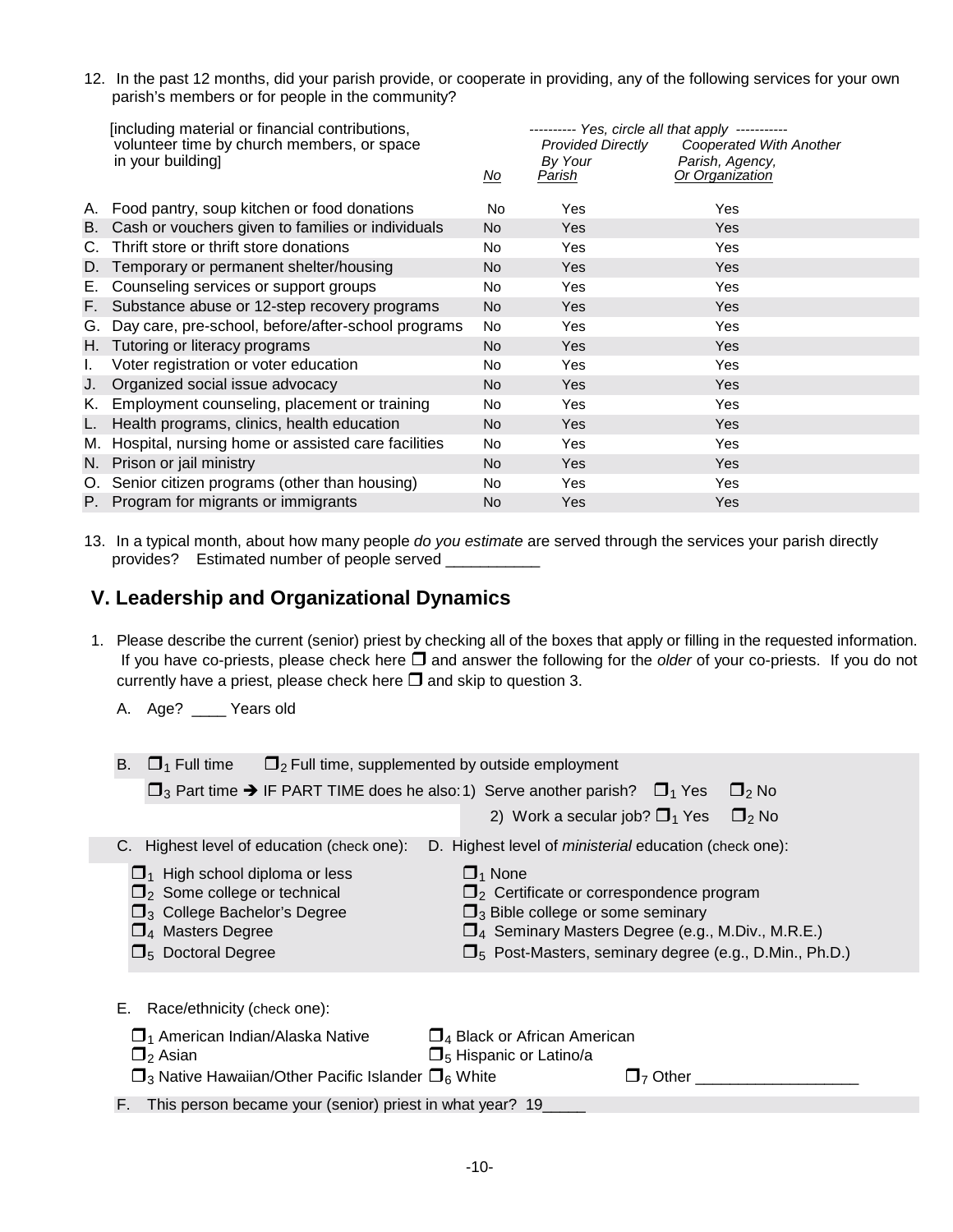- 2. How many (senior) priests, including the current one, have served this parish during the past 10 years?
- 3. How many years did the previous (senior) priest serve this parish? \_\_\_\_\_\_ years
- 4. How many paid, ministerial staff and program staff does this parish have (including the current priest)? A. Number full time, paid \_\_\_\_\_ B. Number part time, paid \_\_\_\_
- 5. How easy or difficult is it for your church to recruit people for volunteer leadership roles? (answer one)
	- $\Box$ <sub>1</sub> We have no problem recruiting volunteer leaders
	- $\Box$ <sub>2</sub> Recruiting volunteer leaders is a continual challenge, but we eventually find enough willing people
	- $\Box_3$  We can't find enough people who are willing to serve
- 6. During the last *five years* has your parish experienced any disagreements or conflicts in the following areas? (answer one on each line) *\_\_\_\_\_\_\_\_\_Yes, and it was: \_\_\_\_\_\_\_\_*

|           |                                        |             |                        | res, and it was. |                                       |
|-----------|----------------------------------------|-------------|------------------------|------------------|---------------------------------------|
|           |                                        | <u>No</u>   | Verv<br><u>Serious</u> | <b>Serious</b>   | Moderately Not Very<br><b>Serious</b> |
| А.        | Theology                               | $\Box_1$    | $\Box_2$               | $\square_3$      | $\Box_4$                              |
| <b>B.</b> | Money/Finances/Budget                  | $\Box_1$    | $\Box_2$               | $\Box_3$         | $\Box_4$                              |
| C.        | How worship is conducted               | $\Box_1$    | $\Box_2$               | $\Box_3$         | $\Box_4$                              |
| D.        | Program/mission priorities or emphases | $\Box_1$    | $\square_2$            | $\Box_3$         | $\Box_4$                              |
| Е.        | Who should make a decision             | $\Box_1$    | $\Box_2$               | $\Box_3$         | $\Box_4$                              |
| F.        | Priest's leadership style              | $\square_1$ | $\Box_2$               | $\Box_3$         | $\Box_4$                              |
|           | G. Priest's personal behavior          |             | $\Box_2$               | $\Box_3$         | $\Box_4$                              |
| Η.        | Member's personal behavior             | $\square$ 1 | $\square_2$            | $\Box_3$         | $\Box_4$                              |
|           | Co-priest's personal behavior          | $\sqcup_1$  | $\square_2$            | $\square_3$      | $\Box_4$                              |
| J.        | Board meetings                         | $\Box$ 1    | $\Box_2$               | $\Box_3$         | $\Box_4$                              |
| Κ.        | Parking                                | $\Box_4$    | $\Box_2$               | $\square_3$      | $\Box_4$                              |
|           | Language usage                         | $\square$   | $\Box$                 | $\square_3$      | $\Box_4$                              |
| M.        | Cantor's behavior                      |             | $\square_2$            | $\Box_3$         | $\Box_4$                              |
|           | N. Number of liturgies on a Sunday     | $\square_1$ | $\Box_2$               | $\Box_3$         | $\Box_4$                              |
|           | Church's archdiocesean dues            | $\Box_1$    | $\Box_2$               | $\Box_3$         | $\Box_4$                              |
|           | P. Board meetings                      | $\Box_1$    | $\square_2$            | $\Box_3$         | $\Box_4$                              |
| Q.        | Parking                                | $\Box_1$    | $\square_2$            | $\Box_3$         | $\square_4$                           |
| R.        | <b>Building projects</b>               | $\square_1$ | $\Box_2$               | $\square_3$      | $\Box_4$                              |
| S.        | Other:                                 | $\Box_1$    | $\square_2$            | $\square_3$      | $\Box_4$                              |

- 7. If your parish experienced serious conflict in any of the above areas in the past five years, was the conflict resolved or does it still affect the life of your parish? (circle one)
	- $\Box$ <sub>1</sub> All conflicts were resolved with no negative consequences
	- $\Box_2$  All conflicts were resolved, but resulted in some negative consequences (people left the church, etc.)
	- $\Box_3$  Some conflict still exists, but it is no longer serious
	- $\Box_4$  We still have serious conflict in this parish
- 8. When your parish purchases worship, educational, stewardship, evangelism, etc. materials or supplies, does it purchase them: (circle one)
	- $\Box_1$  Exclusively from within the church  $\Box_4$  Primarily from outside the church
		-
	- $\Box_2$  Primarily from within the church  $\Box_5$  Exclusively from outside the church
- - $\Box$ <sub>3</sub> From a pretty even balance between church and non-church sources